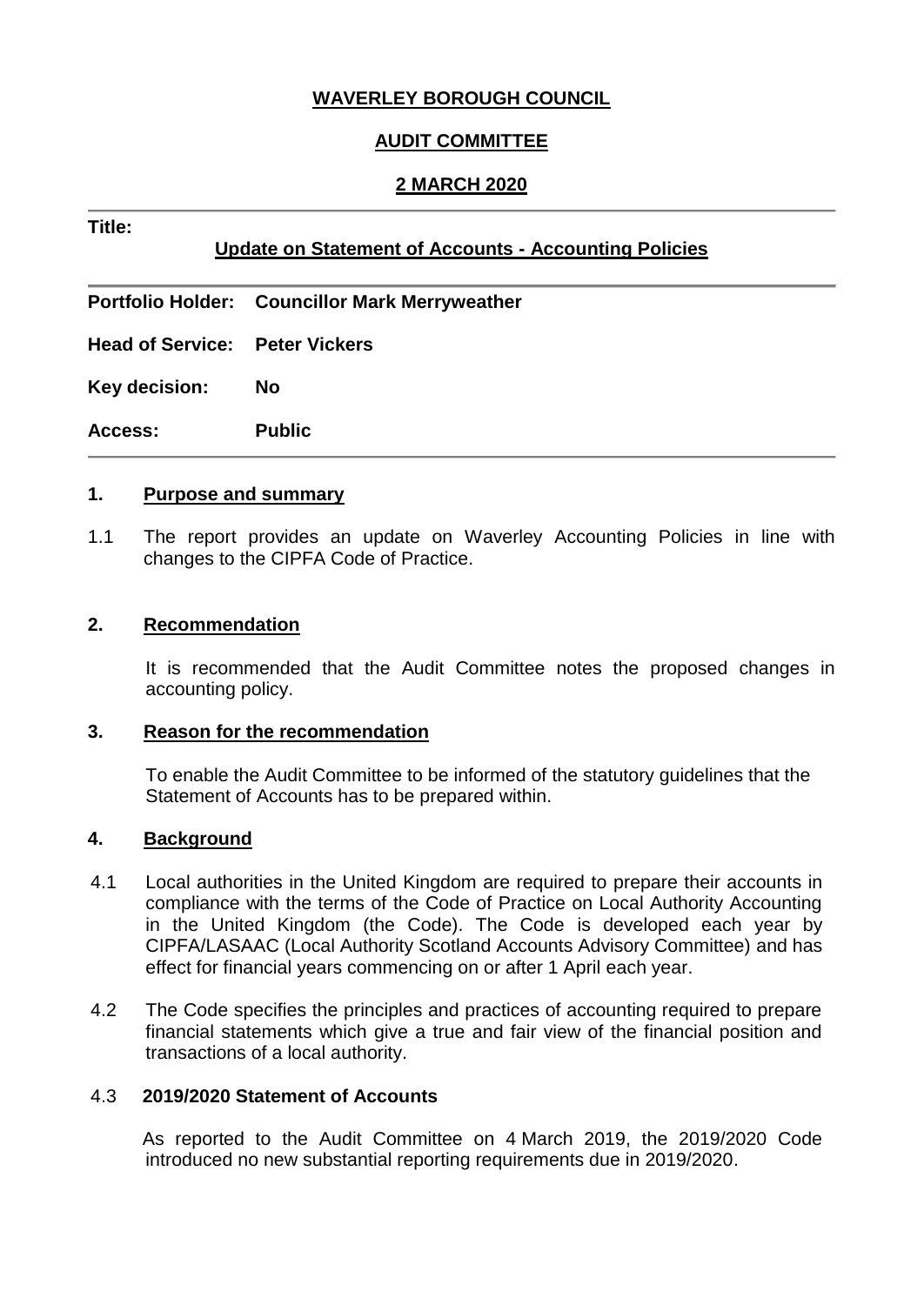# 4.4 **2020/2021 Statement of Accounts – the year ahead**

 There is one substantial new financial reporting standard to be implemented for the financial year 2020/2021. International Financial Reporting Standard (IFRS) 16 Lease accounting is applicable from 1 April 2020. This changes how leases are accounted for to represent the value of assets and liabilities relating to leases in the balance sheet.

| Change                                                                                                                                                                                                                                                                                      | Area affected                                                                                                                                                                                                                                                                                            | Impact                                                                                                                                                                                                                                                                                                                                                                                                                                                     |
|---------------------------------------------------------------------------------------------------------------------------------------------------------------------------------------------------------------------------------------------------------------------------------------------|----------------------------------------------------------------------------------------------------------------------------------------------------------------------------------------------------------------------------------------------------------------------------------------------------------|------------------------------------------------------------------------------------------------------------------------------------------------------------------------------------------------------------------------------------------------------------------------------------------------------------------------------------------------------------------------------------------------------------------------------------------------------------|
| <b>IFRS 16 Lease</b>                                                                                                                                                                                                                                                                        | 'Right of use' assets                                                                                                                                                                                                                                                                                    | The risk is considered 'low' as:                                                                                                                                                                                                                                                                                                                                                                                                                           |
| accounting                                                                                                                                                                                                                                                                                  | will come onto the                                                                                                                                                                                                                                                                                       | Work is underway to assess                                                                                                                                                                                                                                                                                                                                                                                                                                 |
| This applies to the<br>Council as lessor. It<br>requires 'right of use'<br>assets within leases<br>and contracts to be<br>identified. It will<br>change how leases<br>are recognised,<br>measured and<br>presented in the<br>accounts depending<br>on the length and<br>value of the lease. | balance sheet and<br>lease liabilities will be<br>measured and<br>recognised<br>Peppercorn Leases will<br>-<br>be valued at fair value<br>Leases built into<br>$\overline{\phantom{a}}$<br>contracts where<br>Waverley has<br>substantive rights to<br>assets will need to be<br>identified and assessed | the impact of IFRS16 ahead<br>of the implementation date<br>The Council has a well<br>maintained, complete lease<br>register<br>Transitional arrangements in<br>$\overline{\phantom{a}}$<br>place allow for current<br>leases within contracts to be<br>carried forward as per the<br>previous lease regulations.<br>Only new contracts will need<br>to be assessed as per<br>IFRS16.<br>Short term leases are<br>exempt<br>Low value assets are<br>exempt |

### **5. Relationship to the Corporate Strategy and Service Plan**

5.1 A financially sound Waverley, with infrastructure and services fit for the future.

### **6. Implications of decision**

## **6.1 Resource (Finance, procurement, staffing, IT)**

The accounts will be completed within current agreed budgets and staffing resource.

## **6.2 Risk management**

There is a risk that if the accounts are non compliant with statutory regulations, the Council's Statement of Accounts will receive recommentdations, may not be signed off by the councils independent auditors in line with statutory deadlines. This will have reputational risk and require additional resources to rectify issues as appropriate.

### **6.3 Legal**

There are no direct legal implications.